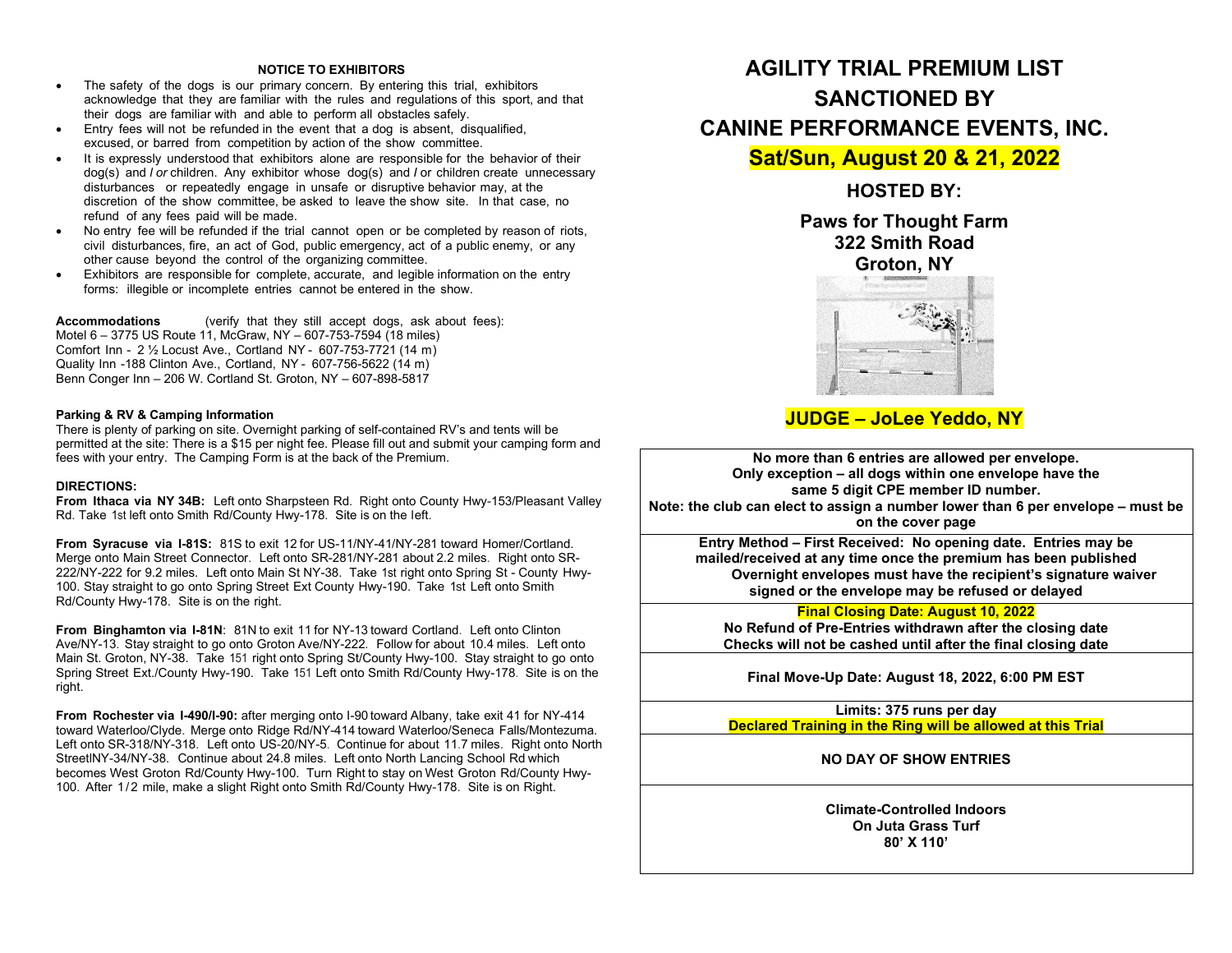| <b>Trial Chairperson</b>        | <b>Trial Secretary</b>           |  |  |  |  |  |
|---------------------------------|----------------------------------|--|--|--|--|--|
| <b>Sue Rady</b>                 | <b>Bill Rady</b>                 |  |  |  |  |  |
| sue.rady@pawsforthoughtfarm.com | bill.rady@pawsforthoughtfarm.com |  |  |  |  |  |
| 322 Smith Road                  | 322 Smith Road                   |  |  |  |  |  |
| Groton, NY 13073                | Groton, NY 13073                 |  |  |  |  |  |
| <b>Committee Members</b>        |                                  |  |  |  |  |  |
| Diane Eggleston, Debbie Keith   |                                  |  |  |  |  |  |

**The following order is the scheduled order for the trial to be run. If the order needs to be changed for the trial due to extreme pre-trial circumstances, it will be posted in the confirmation letter sent to pre-entered exhibitors at least 7 days before the first trial day. The order will only be changed at the trial in the case of an extreme reason and must be agreed upon by the host** 

| club and judge.                                                              |                                                 |  |  |  |  |  |
|------------------------------------------------------------------------------|-------------------------------------------------|--|--|--|--|--|
| Saturday, August 20, 2022                                                    | Sunday, August 21, 2022                         |  |  |  |  |  |
|                                                                              |                                                 |  |  |  |  |  |
| <b>Jackpot</b>                                                               | <b>Jumpers</b>                                  |  |  |  |  |  |
| <b>Standard</b>                                                              | <b>Snooker</b>                                  |  |  |  |  |  |
| Wildcard                                                                     | <b>Colors</b>                                   |  |  |  |  |  |
| <b>Colors</b>                                                                | <b>Standard</b>                                 |  |  |  |  |  |
| <b>Snooker</b>                                                               | <b>Fullhouse</b>                                |  |  |  |  |  |
|                                                                              |                                                 |  |  |  |  |  |
|                                                                              | MEASURING & CHECK-IN: Sat & Sun: 7:15 - 7:45 AM |  |  |  |  |  |
| See the forms page at www.k9cpe.com for a membership form.                   |                                                 |  |  |  |  |  |
| See "Registering with CPE" in the online rulebook for registration questions |                                                 |  |  |  |  |  |

#### *THERE WILL BE* **NO** *MEASURING OF DOGS* **AFTER** *JUDGE'S BRIEFING BEGINS EACH DAY - ALL DOGS* **WITHOUT** *A PERMANENT CARD* **MUST** *BE MEASURED BEFORE THE JUDGES BRIEFING TO SHOW THAT DAY -* **THERE WILL BE NO EXCEPTIONS**

**PRIZES & AWARDS: Placement rosettes or ribbons will be awarded for 1st through 4th place for Qualifying and non-qualifying scores for all classes. Dogs with an NT (no time) are not eligible for any ribbons. Qualifying ribbons will be awarded to all dogs receiving a qualifying score, and Jr Handlers in Standard.**

#### **EXERCISE YOUR DOG RESPONSIBLY! PLEASE PICK UP AFTER YOUR DOG AT THE SHOW SITE AND HOTELS! ALL DOGS MUST BE ON LEASH EXCEPT WHEN IN THE RING OR WARM UP AREA. THERE IS A LEASH LAW IN THE TRIAL SITE'S STATE.**

**OBSTACLES**: All equipment used meets the CPE specifications and rules, these are listed in the rulebook.

# **VOLUNTEER TO WORK!**

Any help you can offer is greatly appreciated. Many hands will make the workload much easier for everyone. Don't worry, if you don't know how to do a job! They are easy and we will show you how! An On-Line sign-up link to Google Sheets will be included as part of the Final Confirmation Letter.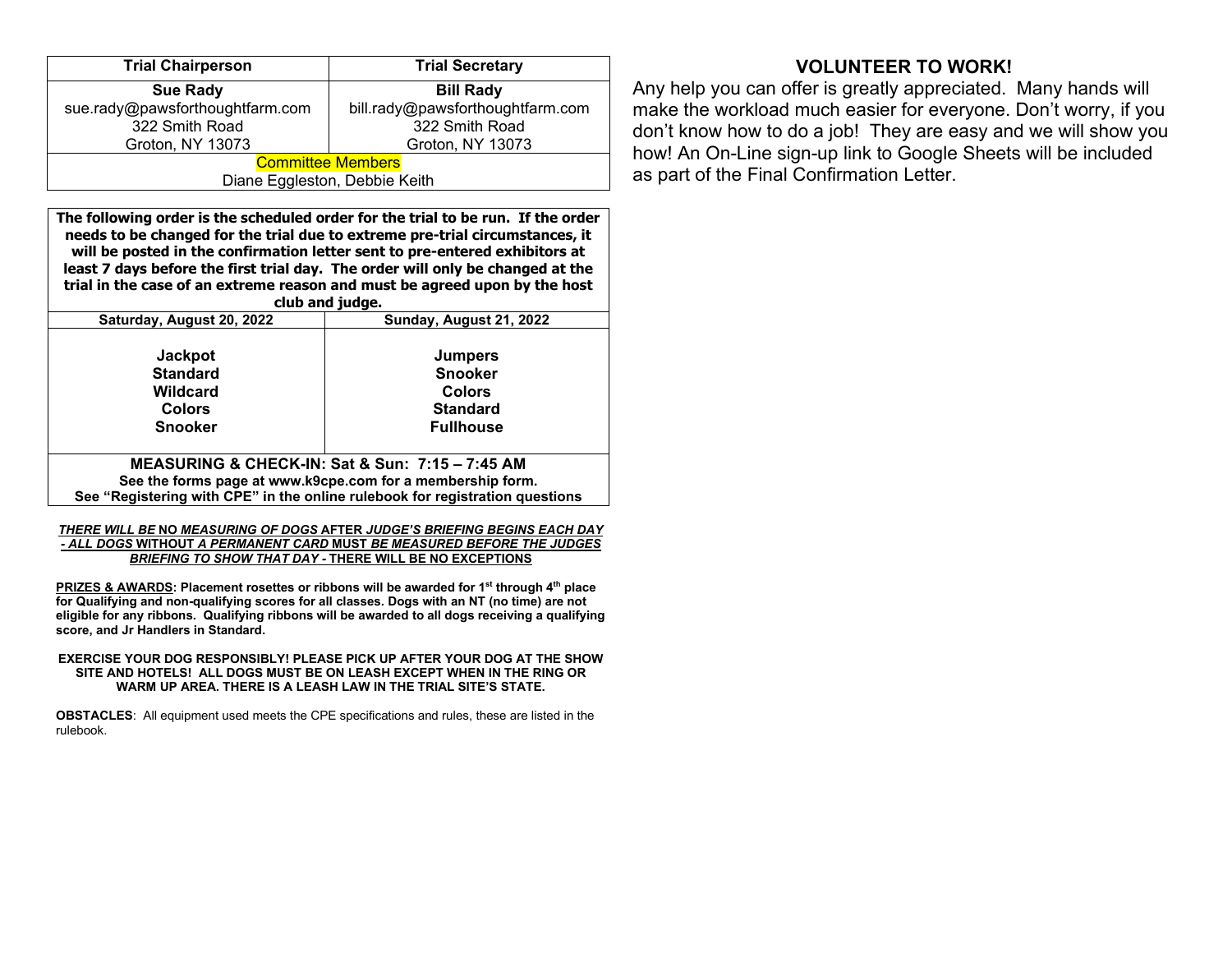## **CPE trial rules – shortened version: see the online rulebook at [www.k9cpe.com](http://www.k9cpe.com/) for registration info, "Registering with CPE" and further info on height categories and rules.**

**Jump Heights** – no dog will jump lower than 4"

P-Card = Permanent Card: the lowest allowable Regular height a dog may jump in CPE.

| <b>Measurement</b>    | Regular<br>(P-card or higher) | <b>Veterans</b> | <b>Enthusiast</b> | <b>Specialist</b> |
|-----------------------|-------------------------------|-----------------|-------------------|-------------------|
| 8" or less            | 4"                            | 4"              | 4"                | 4"                |
| over 8", 12" or less  | ጸ"                            | 4"              | 4"                | 4"                |
| over 12", 16" or less | 12"                           | 8"              | 8"                | 4"                |
| over 16", 20" or less | 16"                           | 12"             | 12"               | 8"                |
| over 20", 24" or less | 20"                           | 16"             | 16"               | 12"               |
| over 24"              | 24"                           | 20"             | 20"               | 16"               |

## **General CPE rules for entries/show site:**

- Dogs must be at least 15 months or older the first day of the trial
- Blind (both eyes), lame, in season or aggressive dogs may not enter the show. The Club may choose to exclude any of the above from the site.
- Dogs must be registered with CPE prior to the closing date of the trial, or by the trial date for Day of Show entries. Registration forms are on the Forms page: [www.k9cpe.com.](http://www.k9cpe.com/) Forms MUST be mailed to CPE and are processed 2-3 times per week. CPE ID numbers are emailed to legible email addresses. Registrations can only be processed from mailed forms.
- Dogs must be able to be measured at their first show. If a dog cannot be measured, the dog cannot run and no refund will be issued. Dogs within ½" of a jump height require at least one more measurement. When dogs reach their second birthday, a measurement is required. All dogs must be measured at their first trial regardless of jump height.
- Only CPE Judges can measure dogs.
- Electronic shock collars are not allowed at ANY CPE trial training or bark.
- Handlers in all classes are permitted to walk the course, without a dog, prior to the start of the class. A warm-up jump shall be provided for all entered dogs. No relieving of dogs in the warm-up area.

### **Dogs in the ring, leashes, exiting the ring**

- Dogs shall run without anything attached to its body. This is for the safety of the dog. This includes no: stitches, wraps or any other item. The only exception is a small barrette or rubber band to keep hair out of a dog's eyes. Leashes may
- not have anything (other than name/license tags) attached to them when used in the ring.
- Dogs may enter the ring on a collar, quick release harness or head halti/leader. If prong collars are allowed per the show site, they may *not* be used to take a dog into the ring.
- Handlers may carry their leash with them on the course if done so, the leash must be out of sight or clipped around the waist or shoulders.

• Dogs must be under the handler's control when leaving the ring or the judge may enter the run as No Time - NT.

## **For clubs that will allow Declared Training in the Ring (DTIR)**

- We PfTF will offer Declared training in the Ring. The handler has the option if they want to use a toy or training aid at any time during their run, the handler must approach the Judge during Walkthrough or previously in that trial day for the Judge to approve the toy or training aid for use on the course.
- Handler must alert the Judge upon entry to the ring that the dog will be DTIR.
- Handler is then allowed to have a reasonably sized silent toy/aid with them for use once their run has started (this toy must be approved by the Judge of record PRIOR to the start of the class to determine its eligibility, absolutely no food/scents/audible devices). The toy is NOT allowed to be used in either gate chute or prior to the previous dog leaving the ring.

See the online rulebook or current member letter for additional rules. The following items *are* considered training in the ring (see Fix and Go):

- Violating the 4-paw safety rule (directing the dog back onto the contact)
- Start line stay leaving the dog and going back again to reposition the dog after the handler passes the plane of the first obstacle (before the handler leaves the dog, repositioning or repeated commands can be a delay of start)
- Putting the dog back on the table in the point games.

### **While running on course**

- The handler will direct the dog through the course without a collar or lead.
- Food, toys, training devices (includes fanny packs and leash attachments) are not allowed within 10' feet of the ring. Clickers, training whistles and squeaky toys are not to be used within distraction distance of the ring.
- The handler may not carry anything that could aid the dog in its performance. Exclusion: Handicapped/Differently Abled Handlers using a cane, scooter, wheelchair, etc., to enable their progression around the course.

The handler may use any verbal or visual commands to direct the dog through the course. The Judge may assess a 5-fault penalty to elimination for any command that is not given in a sportsmanlike manner. Faults can be, but are not limited to: foul or abusive language, display of anger, extreme frustration or excessive harshness. If the fault is severe enough, the Judge has the right to excuse the exhibitor from the ring and / or the remainder of the trial. If excused from the trial, a report would be filed with CPE. See Faults, Eliminations and Excusals in the rulebook.

**Questions?** See the rules page on the website[, www.k9cpe.com](http://www.k9cpe.com/) or your printed rulebook. If you have further questions, email CPE –  $linda@cpe.dog.$ 

# **Run Safe, Have Fun, Run Fast, Run Clean!**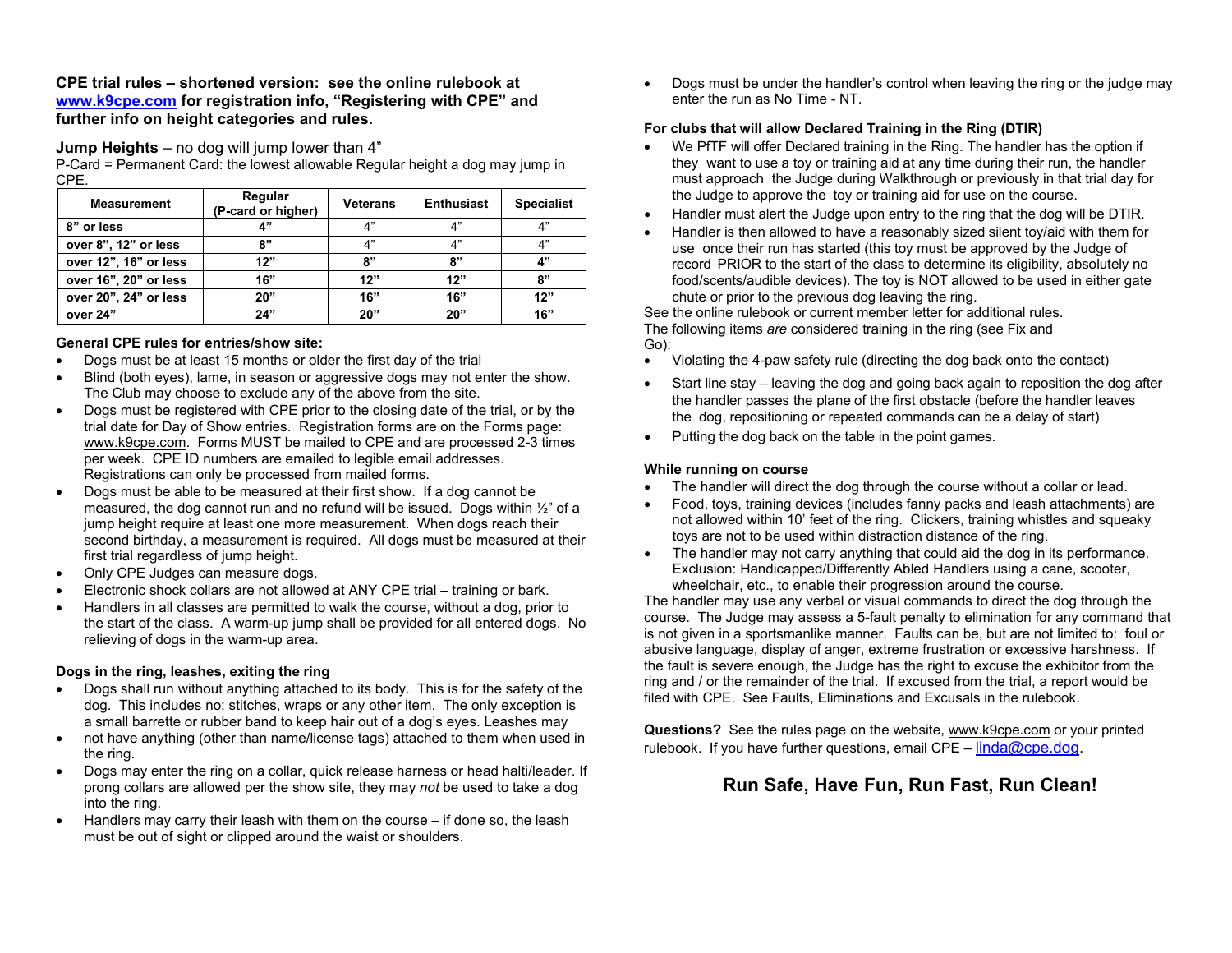| Official CPE Entry Form - Paws for Thought Farm                                  |                                                                                                          |            |                |            |                                                 |                            |      |                |    |                        |              |      |
|----------------------------------------------------------------------------------|----------------------------------------------------------------------------------------------------------|------------|----------------|------------|-------------------------------------------------|----------------------------|------|----------------|----|------------------------|--------------|------|
| Final Closing Date: August 10, 2022<br>Trial Dates: August 20 & 21, 2022         |                                                                                                          |            |                |            |                                                 |                            |      |                |    |                        |              |      |
|                                                                                  | Make entry fees payable in US funds to: Paws for Thought Farm, LLC                                       |            |                |            |                                                 |                            |      |                |    |                        |              |      |
| Paws for Thought Farm, LLC                                                       |                                                                                                          |            |                |            |                                                 |                            |      |                |    |                        |              |      |
| 322 Smith Road<br>Groton, NY                                                     |                                                                                                          |            |                |            |                                                 |                            |      |                |    |                        |              |      |
| 13073                                                                            |                                                                                                          |            |                |            |                                                 |                            |      |                |    |                        |              |      |
| Tel: 607-227-9319                                                                |                                                                                                          |            |                |            |                                                 |                            |      |                |    |                        |              |      |
| Dog's CPE ID#                                                                    |                                                                                                          |            |                |            | Dog's Call Name                                 |                            |      |                |    |                        |              |      |
|                                                                                  |                                                                                                          |            |                |            |                                                 |                            |      |                |    |                        |              |      |
| Breed                                                                            |                                                                                                          |            |                |            |                                                 |                            |      |                |    |                        |              |      |
| Dog's Measurement if no P-Card                                                   |                                                                                                          |            |                |            |                                                 | Circle Dog's P-Card Height |      |                |    |                        |              |      |
| has been issued:                                                                 |                                                                                                          |            |                |            | 4                                               | 8                          | 12   |                | 16 | 20                     |              | 24   |
|                                                                                  | Circle Height Category to enter                                                                          |            |                |            |                                                 |                            |      |                |    | Circle One Jump Height |              |      |
| <b>Regular Veterans/Early Vet</b>                                                | (ONLY ONE)                                                                                               |            |                |            | for the Height Category entered<br>4<br>Regular |                            |      | 8              | 12 | 16                     | 20           | 24   |
|                                                                                  |                                                                                                          |            |                |            |                                                 |                            | 4    | 8              | 12 | 16                     | 20           |      |
|                                                                                  | <b>Enthusiast</b>                                                                                        |            |                |            | Veterans                                        |                            |      |                |    |                        |              |      |
|                                                                                  | <b>Specialist</b>                                                                                        | <b>FEO</b> |                |            | 12<br>Enthusiast<br>4<br>8<br>16                |                            | 20   |                |    |                        |              |      |
|                                                                                  | ∃ Handicapped Handler                                                                                    |            |                | Specialist |                                                 | 4                          | 8    | 12             | 16 |                        |              |      |
| Owner                                                                            |                                                                                                          |            |                |            |                                                 |                            |      |                |    |                        |              |      |
| Handler (if different than owner)                                                |                                                                                                          |            |                |            |                                                 |                            |      |                |    |                        |              |      |
| Address                                                                          |                                                                                                          |            |                |            |                                                 |                            |      |                |    |                        |              |      |
| City / State / Zip                                                               |                                                                                                          |            |                |            |                                                 |                            |      |                |    |                        |              |      |
| Phone & email                                                                    |                                                                                                          |            |                |            |                                                 |                            |      |                |    |                        |              |      |
| <b>Jr Handler</b> name & ID $#$                                                  |                                                                                                          |            |                |            |                                                 |                            |      |                |    |                        |              |      |
| Sat Aug 20 circle level for each class<br>Sun Aug 21 circle level for each class |                                                                                                          |            |                |            |                                                 |                            |      |                |    |                        |              |      |
| Jackpot                                                                          | 1 <sub>2</sub><br>3                                                                                      | 4<br>5     | C              | \$16       |                                                 | Jumpers                    |      | 12             | 3  | 4<br>5                 | C            | \$16 |
| Standard                                                                         | 12<br>3                                                                                                  | 4<br>5     | С              | \$16       |                                                 | Snooker                    |      | $1\,2$         | -3 | 4<br>5                 | C            | \$16 |
| Wildcard                                                                         | 1 <sub>2</sub><br>3                                                                                      | 4<br>5     | $\overline{C}$ | \$16       | Colors                                          |                            |      | 1 <sub>2</sub> | 3  | $\overline{4}$<br>5    | $\mathsf{C}$ | \$16 |
| Colors                                                                           | $\overline{2}$<br>3<br>1                                                                                 | 4<br>5     | С              | \$16       | Standard                                        |                            |      | 1 <sub>2</sub> | 3  | 5<br>4                 | C            | \$16 |
| Snooker                                                                          | 1 <sub>2</sub><br>3<br>5<br>C<br>Fullhouse<br>1 <sub>2</sub><br>$\mathsf{C}$<br>4<br>\$16<br>3<br>4<br>5 |            |                |            |                                                 |                            | \$16 |                |    |                        |              |      |
| Package price \$144 - all runs both days                                         |                                                                                                          |            |                |            |                                                 |                            |      |                |    |                        |              |      |
| Total Enclosed in US funds:                                                      |                                                                                                          |            |                |            |                                                 |                            |      |                |    |                        |              |      |
| An ID number is required to enter a CPE trial, pending entries cannot be         |                                                                                                          |            |                |            |                                                 |                            |      |                |    |                        |              |      |

**accepted**

**DISCLAIMER AND INDEMNITY – MUST BE SENT WITH ENTRY I / we acknowledge that I am / we are familiar with the current rules applying to CPE Agility Trials, including all terms and conditions contained in this Event Premium. I / we agree that the Host Club holding the Agility Trial has the right to refuse entry for cause which the Host Club, in its sole judgment, shall deem to be sufficient. Upon acceptance of this entry, I / we agree to hold (a) Canine Performance Events, Inc., (b) this Host Club, (c) the owner or lessee of the premises, (d) any sponsors of this event, and each of their members, directors, officers, agents, show secretary, show chairperson, show committee and employees harmless from any claim or loss or injury or expenses (including attorney fees) which may be alleged to have been caused directly or indirectly to any person or thing arising out of or in consequence of my / our participation in the Agility Trial or the act of my/our dog, howsoever such injuries or damage may be caused and whether or not the same may have been caused by negligence of the aforementioned parties or any of their employees or agents, or any other persons. I / we further agree to hold the aforementioned parties harmless from any claim or loss of this dog by disappearance, theft, death or otherwise, and from any claim for damage or injury to the dog, whether any claim be caused or alleged to be caused by the negligence of the Host Club or any of the parties aforementioned, or by the negligence of any other person, or any other cause or causes.**

# **THIS DISCLAIMER MUST BE SIGNED AND INCLUDED FOR A VALID ENTRY**

**I / we agree to abide by the rules of CPE currently in effect at the time of the trial date and all terms and conditions pertaining to this Event. I/we testify that the dog entered is healthy and vaccinated or titered. I/we certify that the dog entered is not dangerous to any person or other dog. By signing below, I/we agree to the disclaimer and indemnity obligations on this entry form; including the statement below the signature line.**

Signature – Owner or Parent / Guardian if Minor Date

Entry form MUST be signed and the Disclaimer MUST be attached for a valid entry

**No changes to trial results will be made once the trial has been completed – handlers are responsible for the accuracy of information in their confirmation from the trial secretary (dog's info, level, height category and/or jump height, etc), prior to running in a trial, and for reporting any discrepancies of posted results prior to leaving the trial site each day. This also includes if there was a correction to a scribe sheet – the handler must verify that the results were corrected as well.**